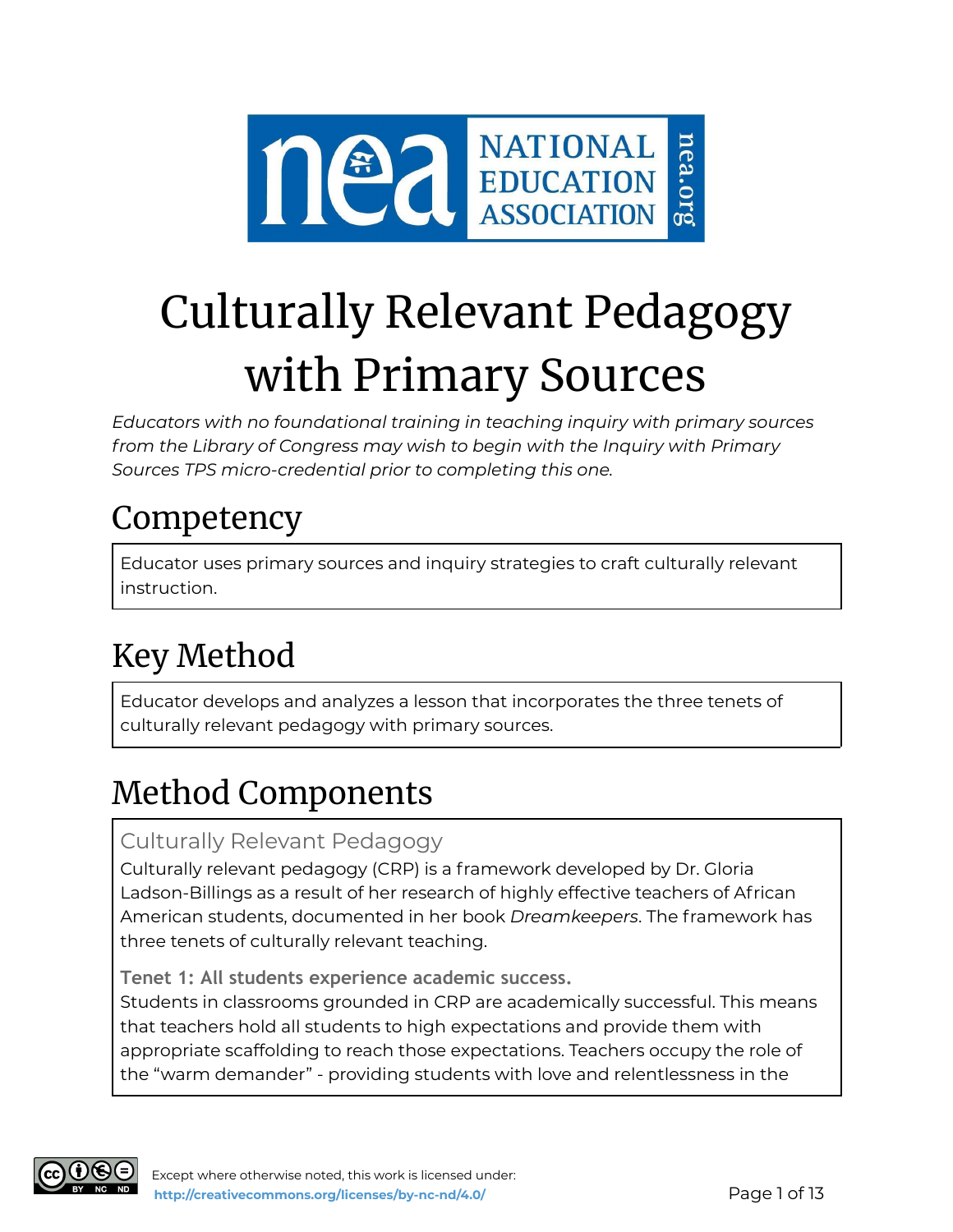expectation that students work at the edges of their abilities. These teachers approach their students with an asset-based lens and emphasize the importance of higher-order thinking skills.

**Tenet 2: Students develop their own cultural competence.** Classrooms grounded in CRP support and enable students to develop and further their own cultural competence and that of at least one other culture.

"Teachers who are prepared to help students become culturally relevant are themselves culturally competent... They know enough about students' cultural and individual life circumstances to be able to communicate well with them. They understand the need to study the students because they believe there is something there worth learning. They know that students who have the academic and cultural wherewithal to succeed in school without losing their identities are better prepared to be of service to others..." - Gloria [Ladson-Billings,](https://rethinkingschools.org/articles/teaching-and-cultural-competence/) 2001

Students' lives are at the core of the curriculum. Students are not expected to give up aspects (like culture, language, etc.) of who they are to succeed academically. Students see aspects of their identities mirrored in the curriculum, reading texts, assessments, and classroom environment. Teachers understand the importance of showing students both mirrors to their own lived experiences in the content they learn and windows into the experiences of others. Difference is not seen as a threat, but rather an opportunity to experience and enjoy a variety of human identities and ways of being.

**Tenet 3: Students examine and critique the status quo.**

In classrooms grounded in CRP, students examine the existing social order and are provided with guidance and opportunity for critique. The curriculum reflects the real world and the real world is central to the curriculum. Students are provided with the tools to examine and question what is considered "normal", "truth", and "the way things are". Students discuss, question, reimagine, critique, and work to solve problems in their world.

#### Primary Sources

Primary sources, as [described](https://www.loc.gov/programs/teachers/getting-started-with-primary-sources/) by the Library of Congress, "are the raw materials of history — original documents and objects that were created at the time under study. They are different from secondary sources, accounts that retell, analyze, or interpret events, usually at a distance of time or place. Bringing young people into close contact with these unique, often profoundly personal documents and objects can give them a sense of what it was like to be alive during a long-past era.

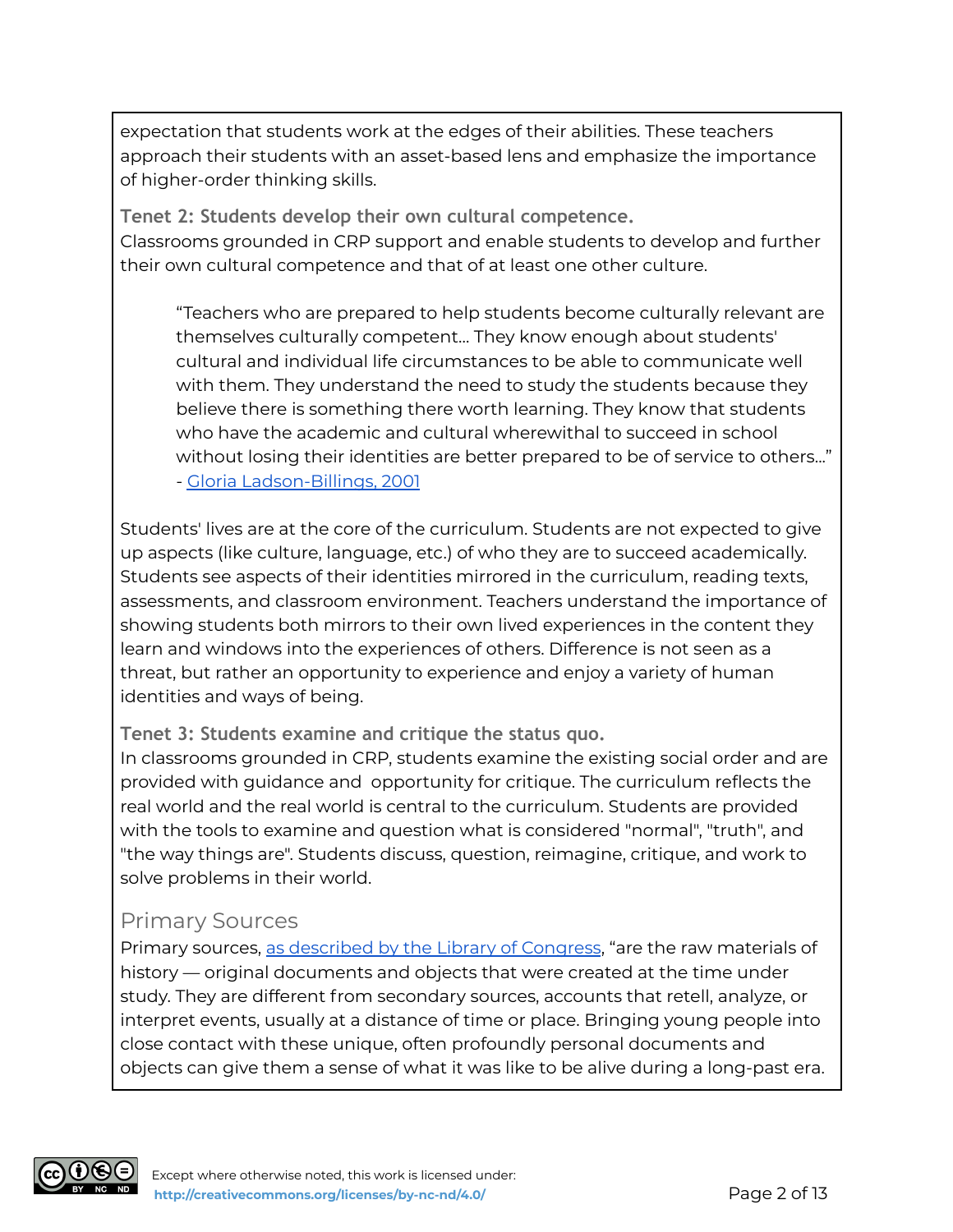Helping students analyze primary sources can also prompt curiosity and improve critical thinking and analysis skills."

#### Inquiry Learning

Inquiry is a process of active learning that is driven by questioning and critical thinking that leads to increased student engagement and deeper understanding of content. Inquiry learning is a recursive and reflective process.

Primary sources represent authentic voices and images that engage students both emotionally and personally, naturally engaging them in inquiry as they question, make inferences, interpret different points of view, use critical thinking skills to analyze and evaluate, draw conclusions, and build bridges between past and present.

### Supporting Rationale and Research

Ladson-Billings, G. (1995). Towards a Theory of Culturally Relevant Pedagogy. *American Educational Research Journal*, 32 (3), 465 - 491. <http://lmcreadinglist.pbworks.com/f/Ladson-Billings%20%281995%29.pdf>

Ladson-Billings, G. (1995). But that's just good teaching! The case for culturally relevant pedagogy. *Theory Into Practice*, 34 (3), 159-165. [https://nationalequityproject.files.wordpress.com/2012/03/ladson-billings\\_1995.pdf](https://nationalequityproject.files.wordpress.com/2012/03/ladson-billings_1995.pdf)

Ladson-Billings, G. (2006). Yes, but how do we do it? Practicing Culturally Relevant Pedagogy.

https://fordhamatsdc.files.wordpress.com/2011/08/ladson-billings\_q-\_yes\_but\_how\_ [do\\_we\\_do\\_it.pdf](https://fordhamatsdc.files.wordpress.com/2011/08/ladson-billings_g-_yes_but_how_do_we_do_it.pdf)

Paris, D. (2012). Culturally Sustaining Pedagogy: A Needed Change in Stance, Terminology, and Practice. *Educational Researcher*, 41(3), 93–97. [http://vorcreatex.com/wp-content/uploads/2016/03/Culturally-Sustaining-Pedagogy](http://vorcreatex.com/wp-content/uploads/2016/03/Culturally-Sustaining-Pedagogy-Advancing-culturally-relevant-teaching.pdf) [-Advancing-culturally-relevant-teaching.pdf](http://vorcreatex.com/wp-content/uploads/2016/03/Culturally-Sustaining-Pedagogy-Advancing-culturally-relevant-teaching.pdf)

Milner, H.R., (2014). Culturally Relevant, Purpose-Driven Learning & Teaching in a Middle School Social Studies Classroom. *Multicultural Education*, 24 (2), 9 - 17. <https://files.eric.ed.gov/fulltext/EJ1045839.pdf>

Harcourt, M. (2015). Towards a culturally responsive and place-conscious theory of history teaching. *Set*, 2015 (2), 36-44.

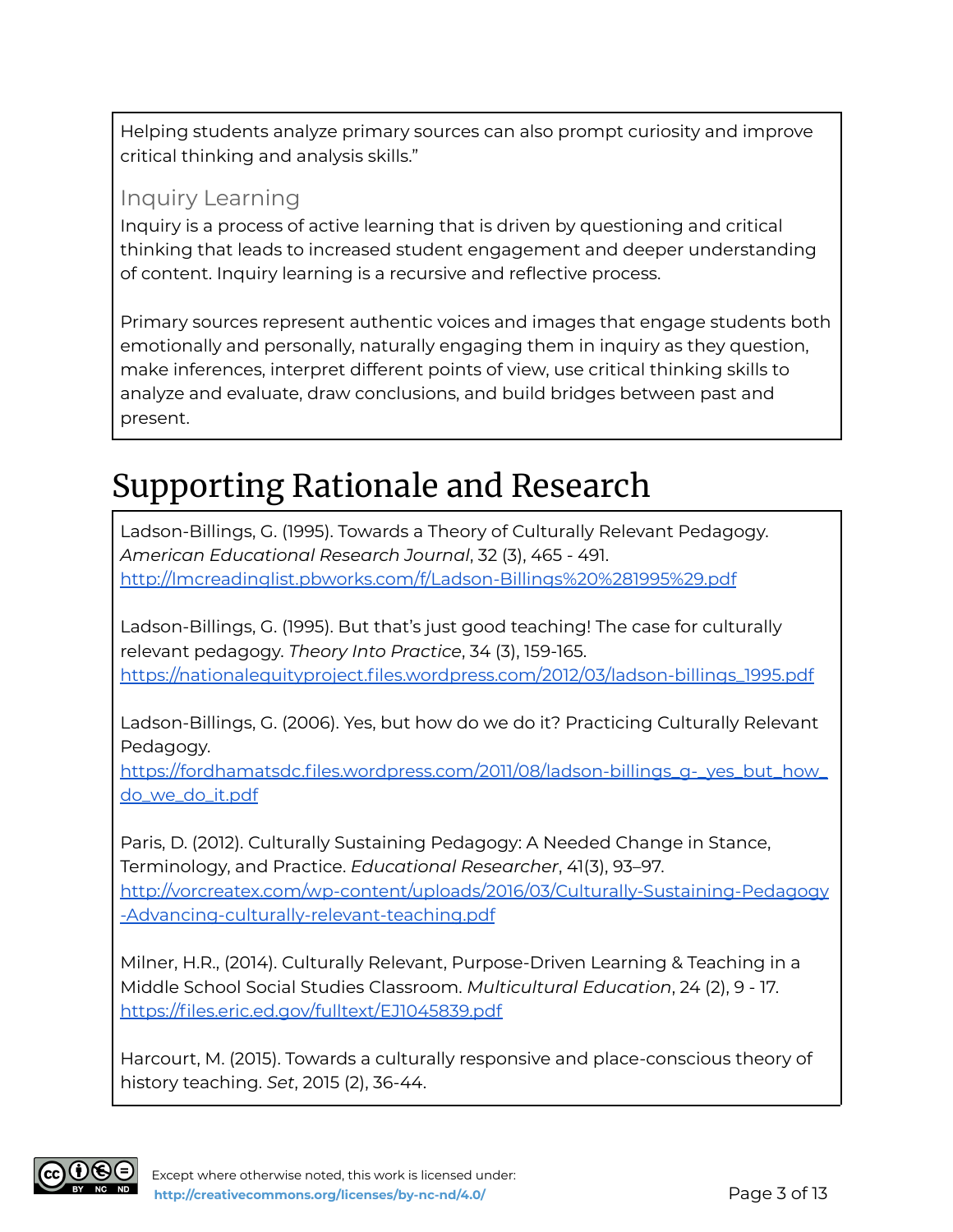[https://www.nzcer.org.nz/system/files/journals/set/downloads/set2015\\_2\\_036.pdf](https://www.nzcer.org.nz/system/files/journals/set/downloads/set2015_2_036.pdf)

Ladson-Billings, G. (2015). Culturally Relevant Pedagogy 2.0 aka the Remix. *Harvard Educational Review*, 84 (1), 74-84.

[https://www.cue.pitt.edu/sites/default/files/images/Source%205%20-%20ladson-billi](https://www.cue.pitt.edu/sites/default/files/images/Source%205%20-%20ladson-billings%20culturally%20relevant%20pedagogy%20-%20the%20remix.pdf) [ngs%20culturally%20relevant%20pedagogy%20-%20the%20remix.pdf](https://www.cue.pitt.edu/sites/default/files/images/Source%205%20-%20ladson-billings%20culturally%20relevant%20pedagogy%20-%20the%20remix.pdf)

Teaching Inquiry with Primary Sources, *TPS Journal* Vol. 2, No. 3, Summer 2009. [https://www.loc.gov/static/programs/teachers/about-this-program/teaching-with-pr](https://www.loc.gov/static/programs/teachers/about-this-program/teaching-with-primary-sources-partner-program/documents/inquiry-learning.pdf) [imary-sources-partner-program/documents/inquiry-learning.pdf](https://www.loc.gov/static/programs/teachers/about-this-program/teaching-with-primary-sources-partner-program/documents/inquiry-learning.pdf)

### Resources

Introduction to Culturally Relevant Pedagogy CRP with Primary Sources video series. <https://www.mnhs.org/ium/videos>

Cultural Identity Beliefs Chart (fillable PDF), Inquiry in the Upper Midwest. [https://drive.google.com/file/d/1gg8I\\_wJtm1YVhzd1iv-72qouHkjNb37E/view](https://drive.google.com/file/d/1gg8I_wJtm1YVhzd1iv-72qouHkjNb37E/view)

Beliefs Impact T-Chart, Citizen U. [https://docs.google.com/document/d/1A1GxAZLUOstjkTHoN2FpGJ5boL1E0PUBx\\_q](https://docs.google.com/document/d/1A1GxAZLUOstjkTHoN2FpGJ5boL1E0PUBx_q-zR5impw/view)[zR5impw/view](https://docs.google.com/document/d/1A1GxAZLUOstjkTHoN2FpGJ5boL1E0PUBx_q-zR5impw/view)

Cultural Autobiography (printable PDF), Inquiry in the Upper Midwest. [https://www.mnhs.org/sites/default/files/ium/crp/intro/intro\\_cultural\\_autobiography](https://www.mnhs.org/sites/default/files/ium/crp/intro/intro_cultural_autobiography.pdf) [.pdf](https://www.mnhs.org/sites/default/files/ium/crp/intro/intro_cultural_autobiography.pdf)

Primary Sources and the Tenets of CRP Primary Source Sets <https://www.mnhs.org/ium/sets> Tenet 1 <https://www.mnhs.org/ium/videos/tenet1>

● Primary Source Set: Revolutionary America <https://www.mnhs.org/ium/sets/revolutionary> OR Primary Source Set: Slavery and Resistance <https://www.mnhs.org/ium/sets/slavery>

Tenet 2 <https://www.mnhs.org/ium/videos/tenet2>

- Primary Source Set: Where People Live <https://www.mnhs.org/ium/sets/live>
- This Place My Place Activity [https://docs.google.com/document/d/1F0fSnG9rfxcA3p9jMLOOx1Nc8bnH2R](https://docs.google.com/document/d/1F0fSnG9rfxcA3p9jMLOOx1Nc8bnH2RUM2xMHSn-MdMk/view) [UM2xMHSn-MdMk/view](https://docs.google.com/document/d/1F0fSnG9rfxcA3p9jMLOOx1Nc8bnH2RUM2xMHSn-MdMk/view)

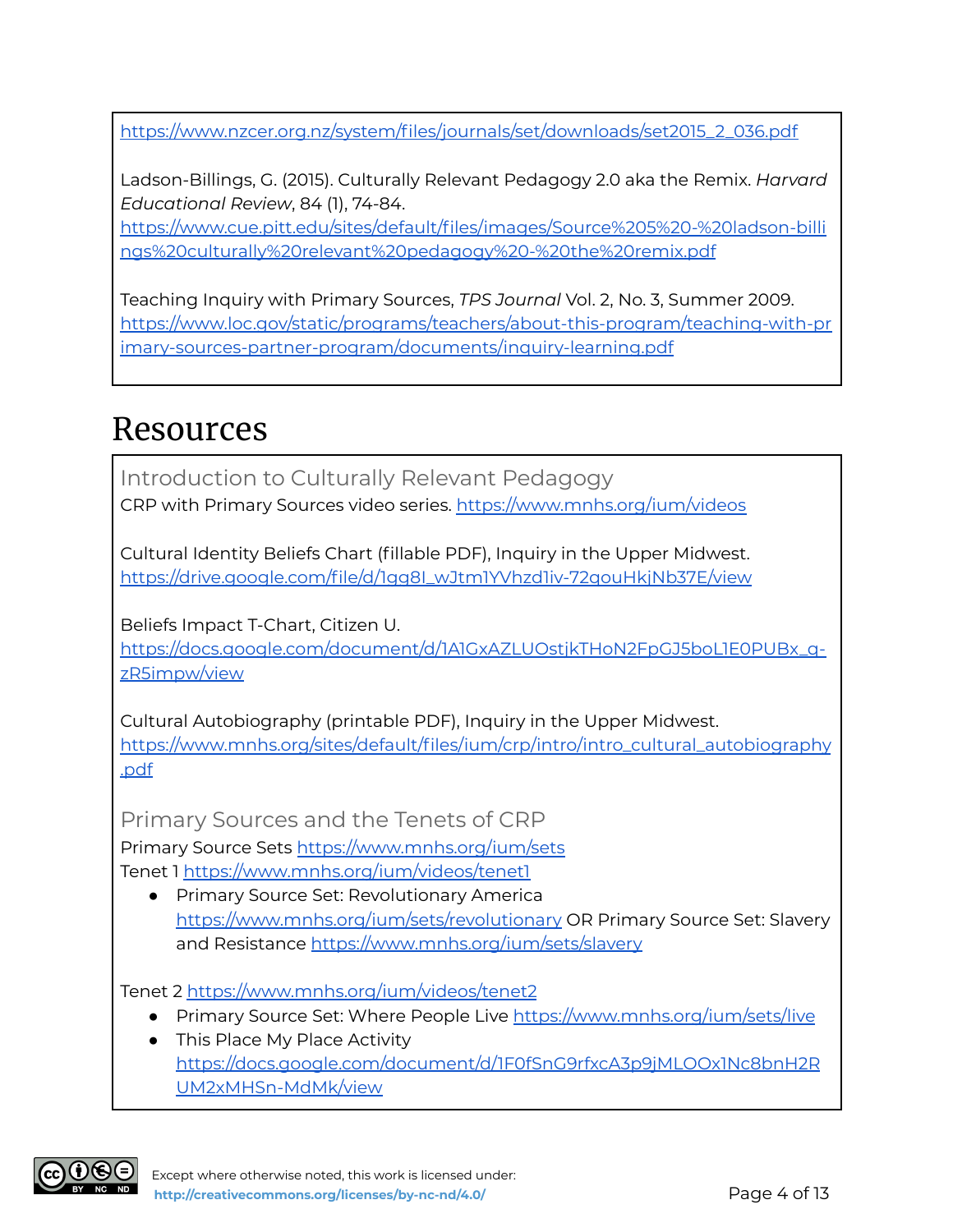Tenet 3 <https://www.mnhs.org/ium/videos/tenet3>

- Primary Source Set: Photographs of Native Americans <https://www.mnhs.org/ium/sets/native-americans>
- Photo curation and the stories they tell (or not) <https://drive.google.com/file/d/1T1MW4sGvtlgcyqp0FAr7kijEjYF7IYNj/view>

#### CRP Lessons

Culturally Relevant Pedagogy with Primary Sources Lesson Planner Template. [https://docs.google.com/document/d/1p0VYQTqzAYa7xJ45IJ23zpqxMQv4ljU4zB0tZ](https://docs.google.com/document/d/1p0VYQTqzAYa7xJ45IJ23zpqxMQv4ljU4zB0tZ7_Y85c/view) [7\\_Y85c/view](https://docs.google.com/document/d/1p0VYQTqzAYa7xJ45IJ23zpqxMQv4ljU4zB0tZ7_Y85c/view)

#### Example lessons/units

● Example Lesson: Outline Culturally Relevant Pedagogy with Primary Sources.

[https://docs.google.com/document/d/1PdtlfpKv6tPABu60KDPKkS6h6xw4ke](https://docs.google.com/document/d/1PdtlfpKv6tPABu60KDPKkS6h6xw4keFxgILrvY0jYAY/view) [FxgILrvY0jYAY/view](https://docs.google.com/document/d/1PdtlfpKv6tPABu60KDPKkS6h6xw4keFxgILrvY0jYAY/view)

- Elementary [https://rethinkingschools.org/articles/why-is-this-the-only-place-in-portland-i](https://rethinkingschools.org/articles/why-is-this-the-only-place-in-portland-i-see-black-people-teaching-young-children-about-redlining-4/) [-see-black-people-teaching-young-children-about-redlining-4/](https://rethinkingschools.org/articles/why-is-this-the-only-place-in-portland-i-see-black-people-teaching-young-children-about-redlining-4/)
- Middle School <https://rethinkingschools.org/articles/do-you-have-batman-shoulders/>
- High School <https://rethinkingschools.org/articles/medical-apartheid/>

Peer Review Template for Culturally Relevant Pedagogy Lesson. [https://docs.google.com/document/d/1DsXcHzQT0x\\_YXFx6Mvb4F0aDS-RG2AdZZSv](https://docs.google.com/document/d/1DsXcHzQT0x_YXFx6Mvb4F0aDS-RG2AdZZSvLcXmdKmM/view) [LcXmdKmM/view](https://docs.google.com/document/d/1DsXcHzQT0x_YXFx6Mvb4F0aDS-RG2AdZZSvLcXmdKmM/view)

Analysis of Culturally Relevant Pedagogy with Primary Sources Lesson Template. [https://docs.google.com/document/d/1eiNa9iYTY6SzMhw\\_VpFUp70yaCb5x8LCLfhZt](https://docs.google.com/document/d/1eiNa9iYTY6SzMhw_VpFUp70yaCb5x8LCLfhZtrbbGlQ/view) [rbbGlQ/view](https://docs.google.com/document/d/1eiNa9iYTY6SzMhw_VpFUp70yaCb5x8LCLfhZtrbbGlQ/view)

#### Primary Source Tools, Guides & Repositories

Primary Source Analysis Tool, Library of Congress.

[https://www.loc.gov/static/programs/teachers/getting-started-with-primary-sources](https://www.loc.gov/static/programs/teachers/getting-started-with-primary-sources/documents/Primary_Source_Analysis_Tool_LOC.pdf) [/documents/Primary\\_Source\\_Analysis\\_Tool\\_LOC.pdf](https://www.loc.gov/static/programs/teachers/getting-started-with-primary-sources/documents/Primary_Source_Analysis_Tool_LOC.pdf)

Primary Source Analysis: Observe Think Wonder Worksheet, Upper Inquiry in the Midwest.

[https://docs.google.com/document/d/1M84cjnleLUHtlRIVjr\\_g8ZZd1YMOwy9mrtvtdf](https://docs.google.com/document/d/1M84cjnleLUHtlRIVjr_g8ZZd1YMOwy9mrtvtdfPW02k/view) [PW02k/view](https://docs.google.com/document/d/1M84cjnleLUHtlRIVjr_g8ZZd1YMOwy9mrtvtdfPW02k/view)

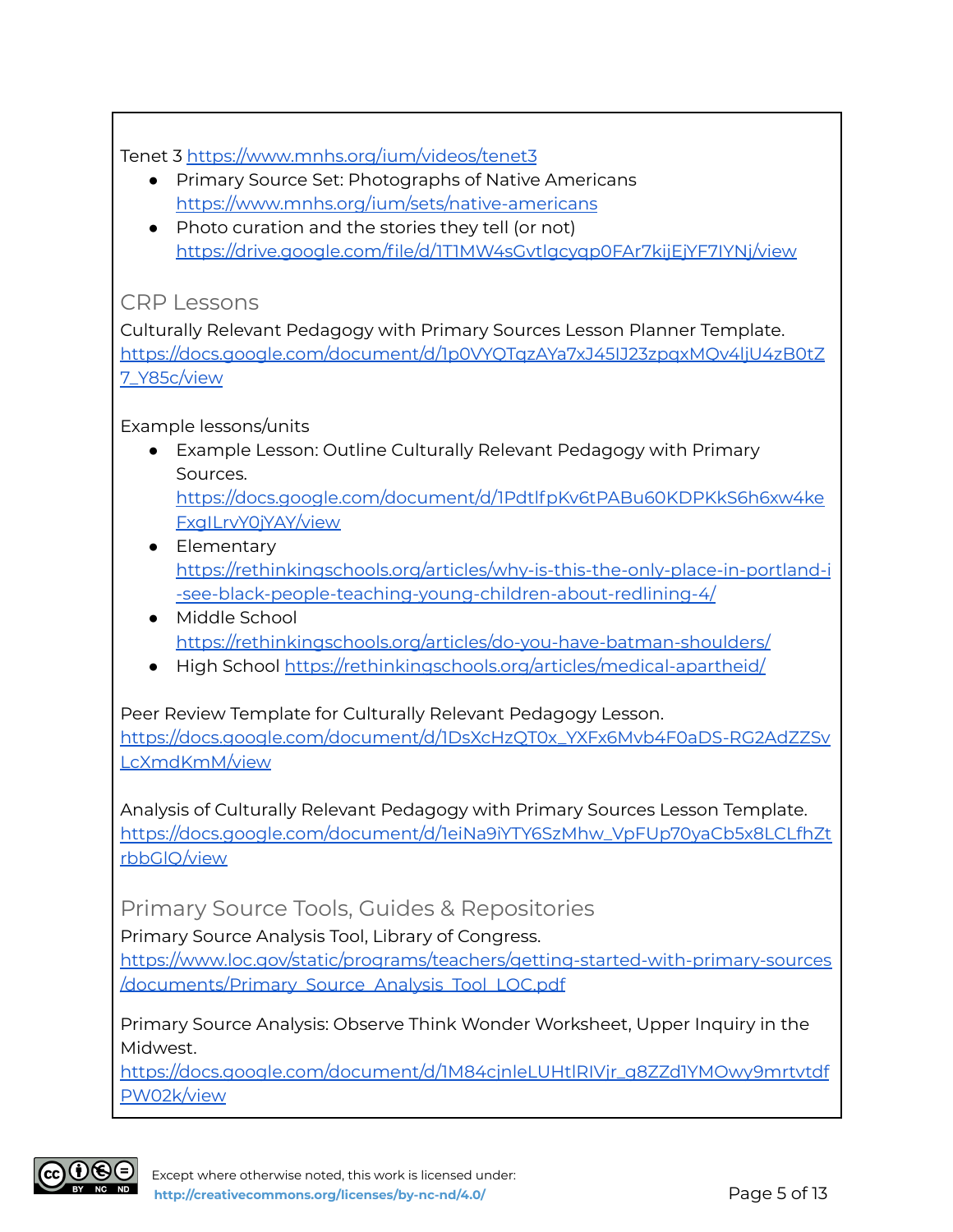Addressing Misconceptions RAN Chart, Upper Inquiry in the Midwest. [https://www.mnhs.org/sites/default/files/ium/crp/intro/intro\\_ran\\_chart.pdf](https://www.mnhs.org/sites/default/files/ium/crp/intro/intro_ran_chart.pdf)

Analyzing Primary Sources: Tools & Guides, Citizen U Primary Source Nexus. <https://primarysourcenexus.org/2021/02/analyzing-primary-sources-tools-guides/> *Note: Please do not feel like you must review all the resources contained in this blog post, rather use those most pertinent to you and your situation.*

Library of Congress. <https://www.loc.gov/>

World Digital Library. <https://www.wdl.org/>

Chronicling America Historic Newspapers. <https://chroniclingamerica.loc.gov/>

American Archive of Public Broadcasting. <https://americanarchive.org/>

### Submission Guidelines & Evaluation Criteria

*To earn the micro-credential, you must receive a passing score in Parts 1 and 3, and receive proficiency for all components in Part 2.*

#### Part 1. Overview

#### (300-600 words)

*Please copy and paste the following contextual prompts and questions into a document and respond to them without including any identifying information.*

- 1. Describe the climate and culture of your school as it relates to staff and students.
- 2. List the grade(s) and subject(s) that you teach and general information about your class composition.
- 3. Describe your current understanding of culturally relevant pedagogy (CRP).
- 4. List the possible cultures with which your students identify, then answer the following questions.
	- What resources have you used to reflect your students' cultural identities, as well as knowledge about other cultures?

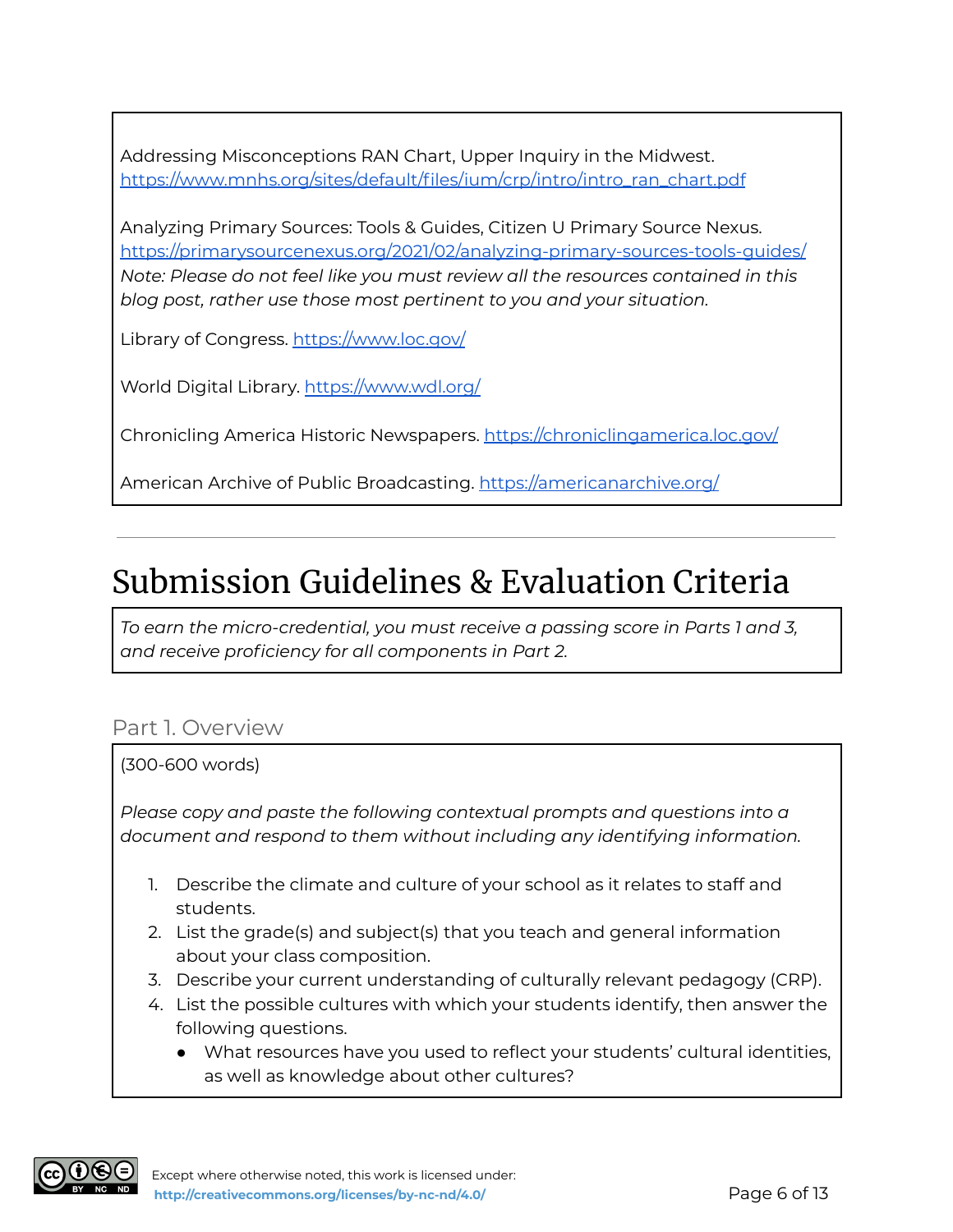- How have you provided ways for your students to see themselves in your lessons?
- What opportunities have you provided for understanding other cultures?

**Passing:** Responses provide reasonable and accurate information that justifies the reason for choosing this micro-credential to address specific needs of both teacher and students, including areas of instruction that could be enhanced through integration of CRP.

#### Part 2. Artifacts

To earn this micro-credential, please submit the following **5** artifacts as evidence of your learning. *Please do not include any identifiable information.*

#### **Artifact 1: Cultural Identity Beliefs Chart & Beliefs Impact T-Chart**

- 1. Open with Google Docs or download the [Cultural](https://drive.google.com/file/d/1gg8I_wJtm1YVhzd1iv-72qouHkjNb37E/view) Identity Beliefs Chart, and complete it to reflect on your cultural background. *Note: Please do not include any information that you would not feel comfortable sharing with others.*
- 2. Download or make a copy of the **Beliefs Impact T-Chart**, and complete it to create a list of positive and negative ways your beliefs could impact your students.

(See rubric for specific requirements.)

Combine both documents into a single document file for upload. *NOTE: Take a screenshot or picture of your completed Cultural Identity Beliefs Chart and insert the images below the completed Beliefs Impact T-Chart.*

#### **Artifact 2: Lesson Planning Document**

- 1. Review the Example Lesson: Outline Culturally Relevant [Pedagogy](https://docs.google.com/document/d/1PdtlfpKv6tPABu60KDPKkS6h6xw4keFxgILrvY0jYAY/view) with [Primary](https://docs.google.com/document/d/1PdtlfpKv6tPABu60KDPKkS6h6xw4keFxgILrvY0jYAY/view) Sources.
- 2. Now find an existing lesson from your curriculum, ideally one that you will be teaching soon and, if possible, that includes exploration with primary sources from the Library of Congress or an affiliated repository (see Resources).
- 3. Download or make a copy of the Culturally Relevant [Pedagogy](https://docs.google.com/document/d/1p0VYQTqzAYa7xJ45IJ23zpqxMQv4ljU4zB0tZ7_Y85c/view) with Primary Sources Lesson Planner [Template,](https://docs.google.com/document/d/1p0VYQTqzAYa7xJ45IJ23zpqxMQv4ljU4zB0tZ7_Y85c/view) and use it to show evidence of, or lack of, the three tenets of CRP and primary sources from the lesson you selected to analyze.

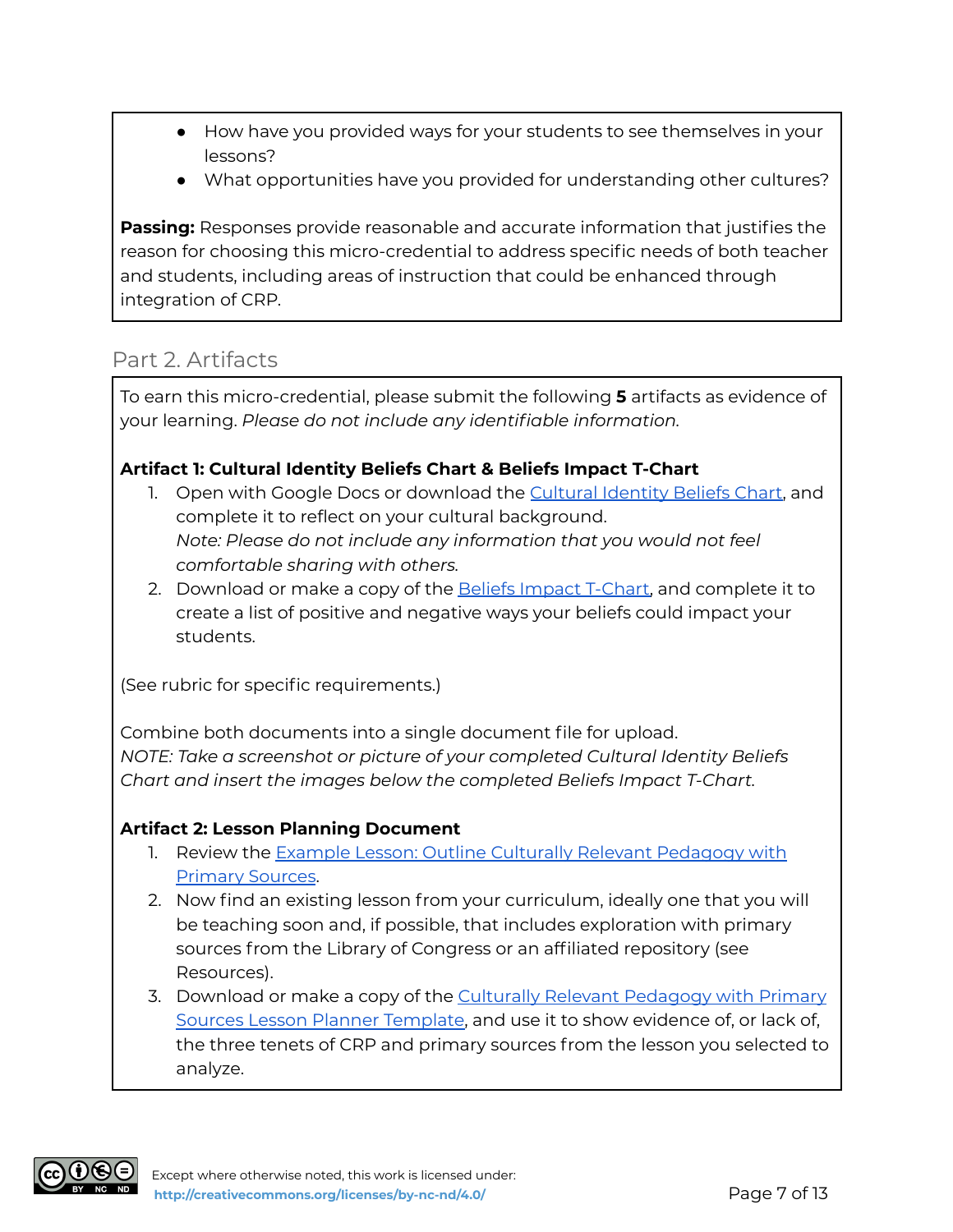4. Based on your review, jot down ideas for revising the existing lesson or creating a new lesson plan to include the three tenets of CRP and primary sources from the Library of Congress or an affiliated repository that your students can identify with and gain knowledge and understanding from one other culture.

(See rubric for specific requirements.)

Upload your completed lesson planning document.

#### **Artifact 3: CRP with Primary Sources Lesson Plan**

Use your completed planner to help you create a culturally relevant pedagogy with primary sources lesson plan. You may use your preferred lesson plan format as long as it includes all of the criteria listed in the rubric.

(See rubric for specific requirements.)

Upload your CRP with Primary Sources Lesson Plan.

#### **Artifact 4: Lesson Evidence**

If possible, implement your lesson plan and submit 4-6 examples of student work or a video of lesson implementation (follow your district's privacy policies, procedures, and guidelines when recording video of students).

If you are unable to implement the lesson, identify 2 colleagues willing to complete a peer review of your lesson plan. Provide each with a copy of your lesson plan and a copy of the Peer Review Template for Culturally Relevant [Pedagogy](https://docs.google.com/document/d/1DsXcHzQT0x_YXFx6Mvb4F0aDS-RG2AdZZSvLcXmdKmM/view) Lesson. Be sure to point out any specific areas where you'd like targeted feedback.

(See rubric for specific requirements.)

Combine each piece of evidence into one document for uploading. *NOTE: To submit handwritten student work or completed peer reviews, simply take pictures of each piece of evidence and insert the files into a single document. To submit video evidence, load it to a shareable platform and enter the shareable link in a document along with a brief description of the evidence. Make sure that the video is not set to Private, as it will need to be accessed by members of our Assessment Team anonymously. If the video is set to require a password to access it, please include the password below the link in the document. Click the linked site names for step-by-step instructions on uploading and sharing a video on [YouTube](https://www.youtube.com/watch?v=6C4dEpT0rYg&feature=emb_title) or [DropBox](https://help.dropbox.com/files-folders/share/share-with-others).*

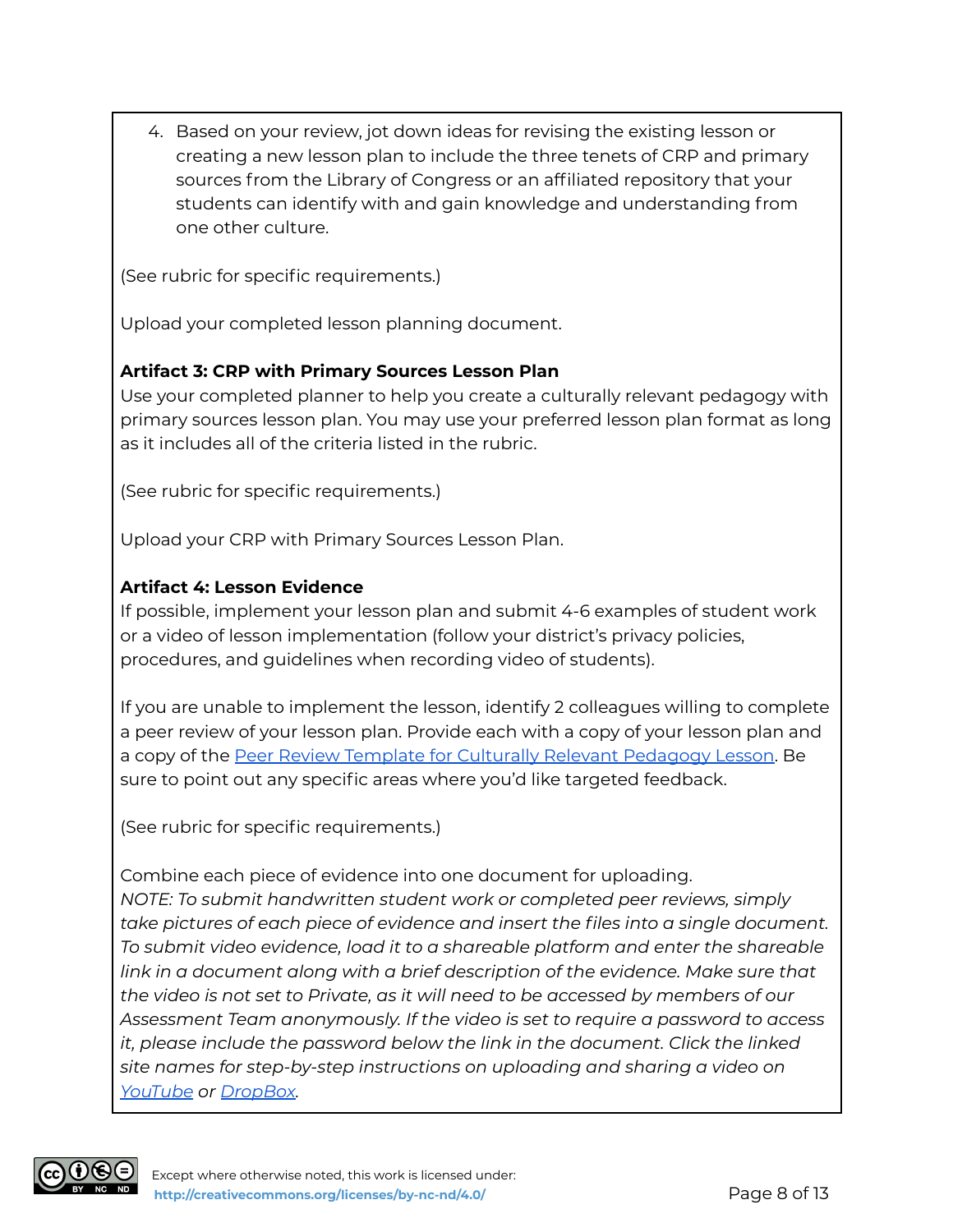#### **Artifact 5: Lesson Analysis**

After reviewing student work, lesson implementation video, or the peer reviews, next download or make a copy of the Analysis of Culturally Relevant [Pedagogy](https://docs.google.com/document/d/1eiNa9iYTY6SzMhw_VpFUp70yaCb5x8LCLfhZtrbbGlQ/view) with Primary Sources Lesson [Template](https://docs.google.com/document/d/1eiNa9iYTY6SzMhw_VpFUp70yaCb5x8LCLfhZtrbbGlQ/view) and use it to discuss what the process was like for you to teach or receive feedback, and how you'll modify your lesson plan as a result.

(See rubric for specific requirements.)

Upload your completed lesson analysis.

#### Part 2. Rubric

|                                                                                                                                                | <b>Proficient</b>                                                                                                                                                                                                                                                                                                                                                 | <b>Basic</b>                                                                                                                                                                                                                                                                                                                        | <b>Developing</b>                                                                                                                                                                                                                                                                                     |
|------------------------------------------------------------------------------------------------------------------------------------------------|-------------------------------------------------------------------------------------------------------------------------------------------------------------------------------------------------------------------------------------------------------------------------------------------------------------------------------------------------------------------|-------------------------------------------------------------------------------------------------------------------------------------------------------------------------------------------------------------------------------------------------------------------------------------------------------------------------------------|-------------------------------------------------------------------------------------------------------------------------------------------------------------------------------------------------------------------------------------------------------------------------------------------------------|
| <b>Artifact 1:</b><br><b>Cultural</b><br><b>Identity</b><br><b>Beliefs</b><br><b>Chart &amp;</b><br><b>Beliefs</b><br>Impact<br><b>T-Chart</b> | All fields in the<br>Cultural Identity<br><b>Beliefs Chart are</b><br>completed.<br><b>Beliefs Impact</b><br>$\bullet$<br>T-Chart provides<br>8-10 examples<br>from those<br>listed in the<br>Cultural Identity<br>Beliefs Chart.<br>Things listed on<br>$\bullet$<br>the chart<br>realistically<br>could impact<br>students in<br>positive and<br>negative ways. | Most, but not all,<br>$\bullet$<br>fields in the<br>Cultural Identity<br><b>Beliefs Chart are</b><br>completed.<br><b>Beliefs Impact</b><br>$\bullet$<br>T-Chart provides<br>6-8 examples<br>from those listed<br>in the Cultural<br><b>Identity Beliefs</b><br>Chart could<br>impact students<br>in positive and<br>negative ways. | Some fields in the<br>Cultural Identity<br><b>Beliefs Chart are</b><br>completed.<br><b>Beliefs Impact</b><br>$\bullet$<br>T-Chart provides<br>4-6 examples<br>from those listed<br>in the Cultural<br><b>Identity Beliefs</b><br>Chart could<br>impact students<br>in positive and<br>negative ways. |
| <b>Artifact 2:</b><br>Lesson<br><b>Planning</b><br><b>Document</b>                                                                             | Lesson planning<br>document includes<br>all of the following:<br>a link to the<br>$\bullet$<br>existing lesson<br>plan reviewed or                                                                                                                                                                                                                                | Lesson planning<br>document includes<br>most, but not all, of<br>the following:<br>a link to the<br>$\bullet$<br>existing lesson<br>plan reviewed or                                                                                                                                                                                | Lesson planning<br>document includes<br>some of the<br>following:<br>a link to the<br>$\bullet$<br>existing lesson<br>plan reviewed or                                                                                                                                                                |

Assessors will use the rubric to determine competency, so be as specific as possible.

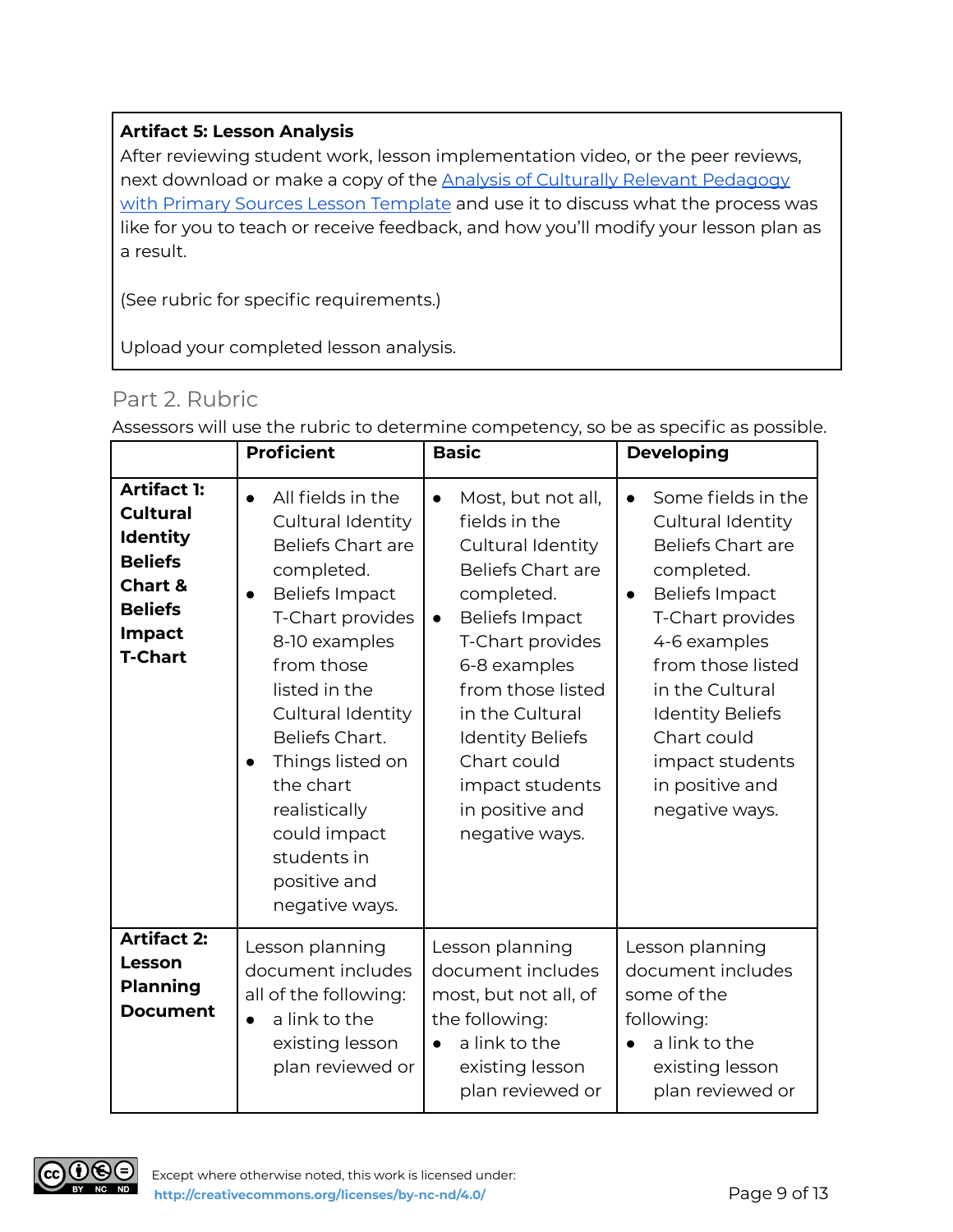|                                                                                                 | an overview and<br>outline of it<br>evidence and<br>explanations of<br>use or non-use<br>of all 3 tenets<br>and use of<br>primary sources<br>in the existing<br>lesson plan<br>ideas for use of<br>all 3 tenets,<br>including<br>primary sources<br>from the Library<br>of Congress or<br>an affiliated<br>repository in<br>tenet 2                                                              | an overview and<br>outline of it<br>evidence and<br>$\bullet$<br>explanations of<br>use or non-use of<br>all 3 tenets and<br>use of primary<br>sources in the<br>existing lesson<br>plan<br>ideas for use of<br>$\bullet$<br>all 3 tenets,<br>including<br>primary sources<br>from the Library<br>of Congress or an<br>affiliated<br>repository in<br>tenet 2      | an overview and<br>outline of it<br>evidence and<br>$\bullet$<br>explanations of<br>use or non-use of<br>all 3 tenets and<br>use of primary<br>sources in the<br>existing lesson<br>plan<br>ideas for use of all<br>$\bullet$<br>3 tenets,<br>including primary<br>sources from the<br>Library of<br>Congress or an<br>affiliated<br>repository in<br>tenet 2                                  |
|-------------------------------------------------------------------------------------------------|--------------------------------------------------------------------------------------------------------------------------------------------------------------------------------------------------------------------------------------------------------------------------------------------------------------------------------------------------------------------------------------------------|--------------------------------------------------------------------------------------------------------------------------------------------------------------------------------------------------------------------------------------------------------------------------------------------------------------------------------------------------------------------|------------------------------------------------------------------------------------------------------------------------------------------------------------------------------------------------------------------------------------------------------------------------------------------------------------------------------------------------------------------------------------------------|
| <b>Artifact 3:</b><br><b>CRP with</b><br><b>Primary</b><br><b>Sources</b><br><b>Lesson Plan</b> | Lesson plan<br>includes all of the<br>following:<br>identification of<br>$\bullet$<br>lesson topic<br>identification of<br>$\bullet$<br>target grade(s)<br>30-100 word<br>overview of the<br>lesson<br>list of lesson<br>$\bullet$<br>materials,<br>including<br>citations of the<br>primary sources<br>guiding<br>$\bullet$<br>questions for<br>each primary<br>source students<br>will analyze | Lesson plan<br>includes most, but<br>not all, of the<br>following:<br>identification of<br>lesson topic<br>identification of<br>$\bullet$<br>target grade(s)<br>30-100 word<br>$\bullet$<br>overview of the<br>lesson<br>list of lesson<br>materials,<br>including<br>citations of the<br>primary sources<br>guiding<br>$\bullet$<br>questions for<br>each primary | Lesson plan includes<br>some of the<br>following:<br>identification of<br>$\bullet$<br>lesson topic<br>identification of<br>$\bullet$<br>target grade(s)<br>30-100 word<br>overview of the<br>lesson<br>list of lesson<br>$\bullet$<br>materials,<br>including<br>citations of the<br>primary sources<br>guiding questions<br>$\bullet$<br>for each primary<br>source students<br>will analyze |

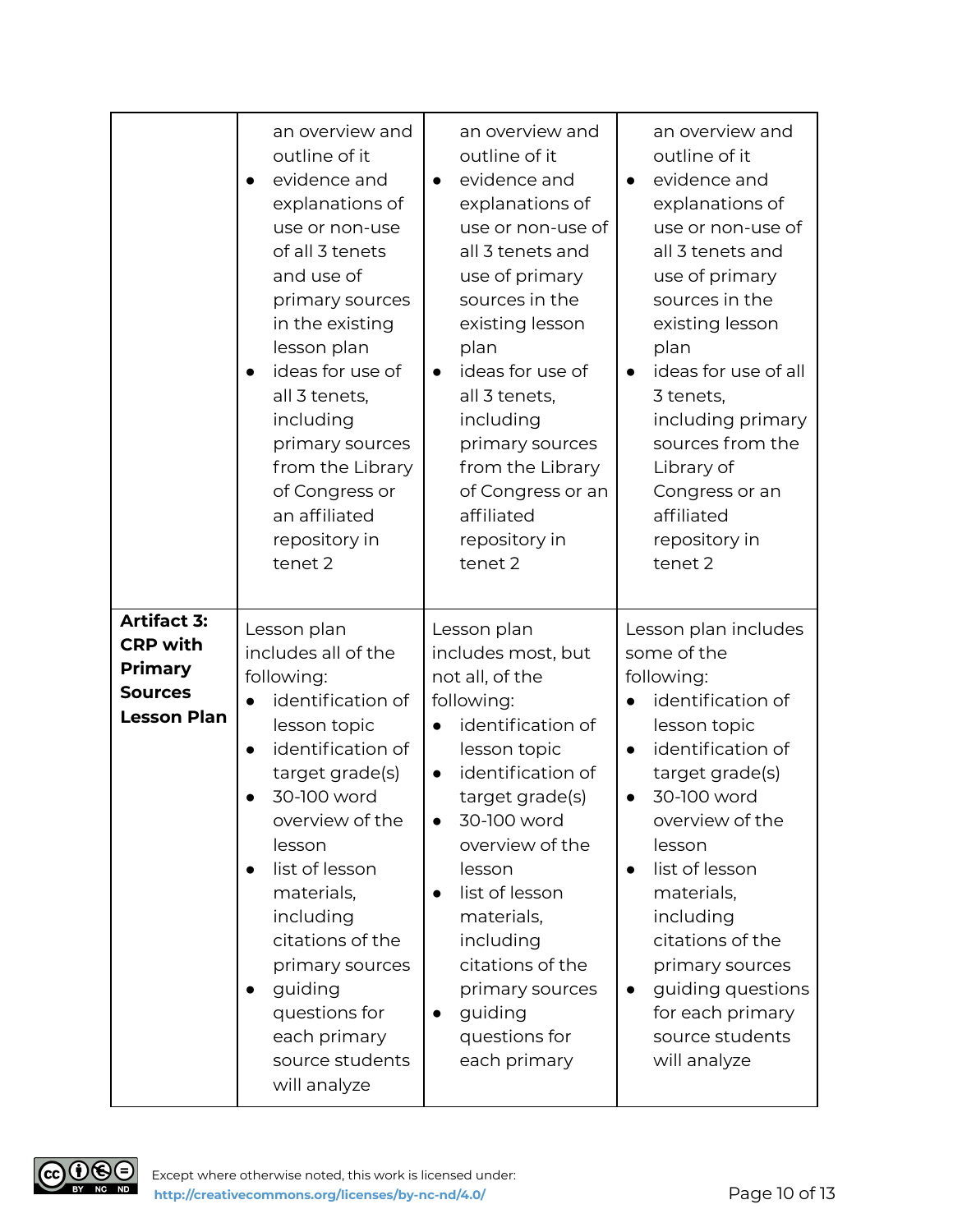|                                                 | link to the<br>Library's<br>primary source<br>analysis tool or a<br>modified<br>version of it<br>if applicable,<br>steps you will<br>take to<br>approach<br>sensitive or<br>controversial<br>issues<br>presented by<br>any of the<br>sources<br>if applicable,<br>reasons for<br>excerpting or<br>modifying any<br>of the sources<br>description of<br>the lesson flow<br>and<br>identification of<br>lesson<br>components<br>that address the<br>3 CRP tenets | source students<br>will analyze<br>link to the<br>$\bullet$<br>Library's primary<br>source analysis<br>tool or a<br>modified version<br>of it<br>if applicable,<br>$\bullet$<br>steps you will<br>take to approach<br>sensitive or<br>controversial<br>issues presented<br>by any of the<br>sources<br>if applicable,<br>$\bullet$<br>reasons for<br>excerpting or<br>modifying any of<br>the sources<br>description of<br>$\bullet$<br>the lesson flow<br>and<br>identification of<br>lesson<br>components<br>that address the<br>3 CRP tenets | link to the<br>$\bullet$<br>Library's primary<br>source analysis<br>tool or a modified<br>version of it<br>if applicable,<br>steps you will take<br>to approach<br>sensitive or<br>controversial<br>issues presented<br>by any of the<br>sources<br>if applicable,<br>$\bullet$<br>reasons for<br>excerpting or<br>modifying any of<br>the sources<br>description of the<br>$\bullet$<br>lesson flow and<br>identification of<br>lesson<br>components that<br>address the 3 CRP<br>tenets |
|-------------------------------------------------|----------------------------------------------------------------------------------------------------------------------------------------------------------------------------------------------------------------------------------------------------------------------------------------------------------------------------------------------------------------------------------------------------------------------------------------------------------------|-------------------------------------------------------------------------------------------------------------------------------------------------------------------------------------------------------------------------------------------------------------------------------------------------------------------------------------------------------------------------------------------------------------------------------------------------------------------------------------------------------------------------------------------------|-------------------------------------------------------------------------------------------------------------------------------------------------------------------------------------------------------------------------------------------------------------------------------------------------------------------------------------------------------------------------------------------------------------------------------------------------------------------------------------------|
| <b>Artifact 4:</b><br>Lesson<br><b>Evidence</b> | Lesson evidence<br>includes 1 of the<br>following 3 options:<br>4-6 examples of<br>student<br>analyses, at least<br>1 for each<br>primary source<br>video of lesson<br>implementation                                                                                                                                                                                                                                                                          | Lesson evidence<br>includes 1 of the<br>following 3 options:<br>3-4 examples of<br>$\bullet$<br>student analyses,<br>at least 1 for each<br>primary source<br>video of lesson<br>$\bullet$<br>implementation                                                                                                                                                                                                                                                                                                                                    | Lesson evidence<br>includes 1 of the<br>following 3 options:<br>1-2 examples of<br>student analyses,<br>at least 1 for each<br>primary source<br>video of portion of<br>$\bullet$<br>lesson<br>implementation                                                                                                                                                                                                                                                                             |

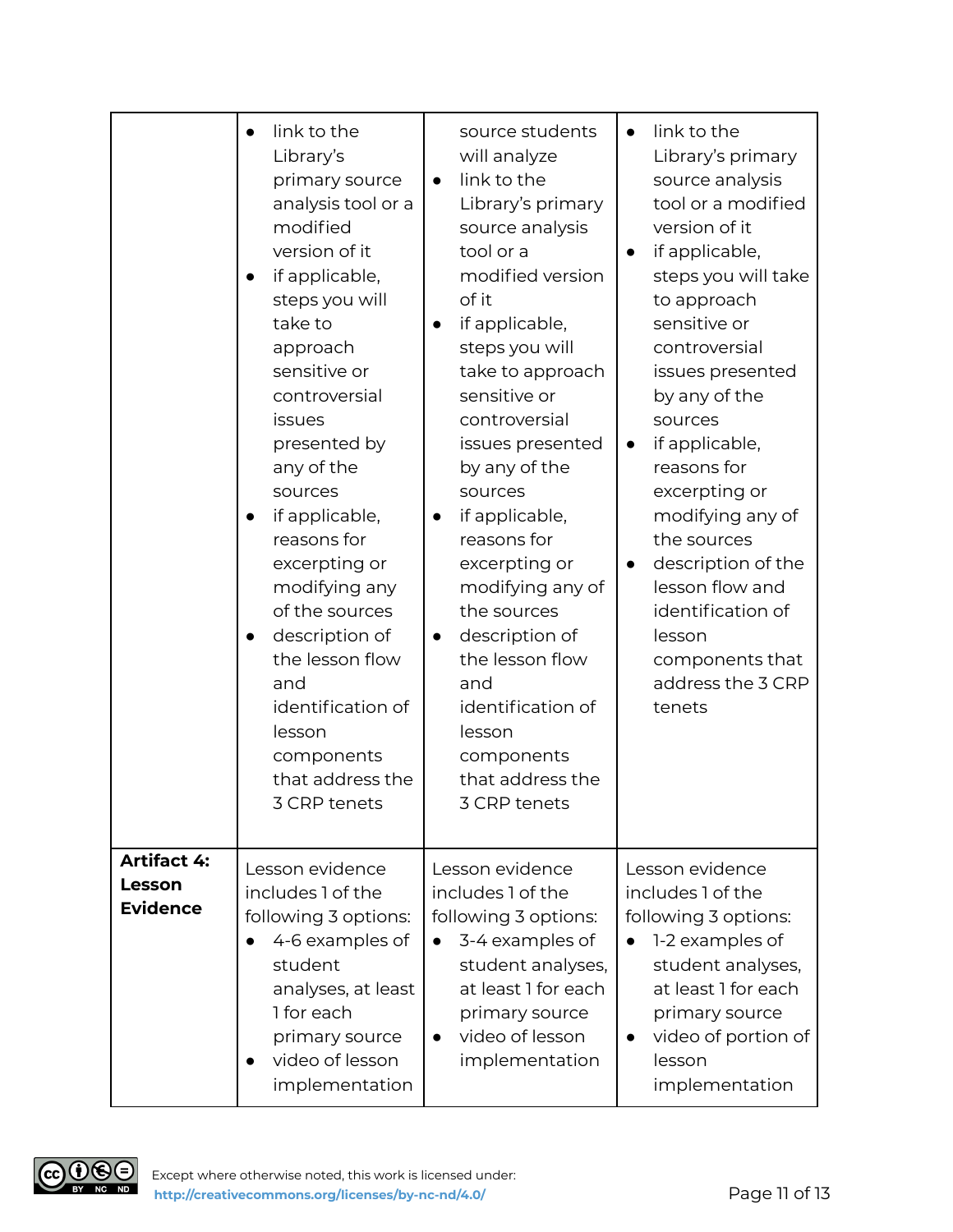|                                                 | 2 completed<br>peer feedback<br>reviews                                                                                                                                                                                                                                                                           | 2 completed<br>$\bullet$<br>peer feedback<br>reviews                                                                                                                                                                                                                                                                                                                                    | 1 completed peer<br>feedback review                                                                                                                                                                                                                                                                                             |
|-------------------------------------------------|-------------------------------------------------------------------------------------------------------------------------------------------------------------------------------------------------------------------------------------------------------------------------------------------------------------------|-----------------------------------------------------------------------------------------------------------------------------------------------------------------------------------------------------------------------------------------------------------------------------------------------------------------------------------------------------------------------------------------|---------------------------------------------------------------------------------------------------------------------------------------------------------------------------------------------------------------------------------------------------------------------------------------------------------------------------------|
| <b>Artifact 5:</b><br>Lesson<br><b>Analysis</b> | Lesson analysis<br>(400-800 words)<br>includes all of the<br>following:<br>function/impact<br>of 3 CRP tenets<br>function/impact<br>of the selected<br>primary sources<br>in achieving<br>CRP tenet 2<br>key takeaways<br>from student<br>work or peer<br>feedback<br>changes or<br>adjustments for<br>the future | Lesson analysis<br>(400-800 words)<br>includes most, but<br>not all, of the<br>following:<br>function/impact<br>$\bullet$<br>of 3 CRP tenets<br>function/impact<br>$\bullet$<br>of the selected<br>primary sources<br>in achieving CRP<br>tenet 2<br>key takeaways<br>$\bullet$<br>from student<br>work or peer<br>feedback<br>changes or<br>$\bullet$<br>adjustments for<br>the future | Lesson analysis<br>(400-800 words)<br>includes some of the<br>following:<br>function/impact<br>of 3 CRP tenets<br>function/impact<br>$\bullet$<br>of the selected<br>primary sources<br>in achieving CRP<br>tenet 2<br>key takeaways<br>from student<br>work or peer<br>feedback<br>changes or<br>adjustments for<br>the future |

#### Part 3. Reflection

#### (300-600 words)

*Please copy and paste the following reflective prompts into a document and respond to them without including any identifying information.*

Consider how inquiry-based learning using primary sources supports culturally relevant pedagogy. Then address the following:

- Describe how implementing CRP and the use of primary sources within lessons can impact the relationships educators have with their students.
- Explain how CRP can create a positive self-identity, greater understanding among students, and prepare them for life after school.
- Create a SMART goal (Specific, Measurable, Achievable, Realistic, and Timely) for implementing the use of primary sources and inquiry strategies to craft culturally relevant instruction in the future.